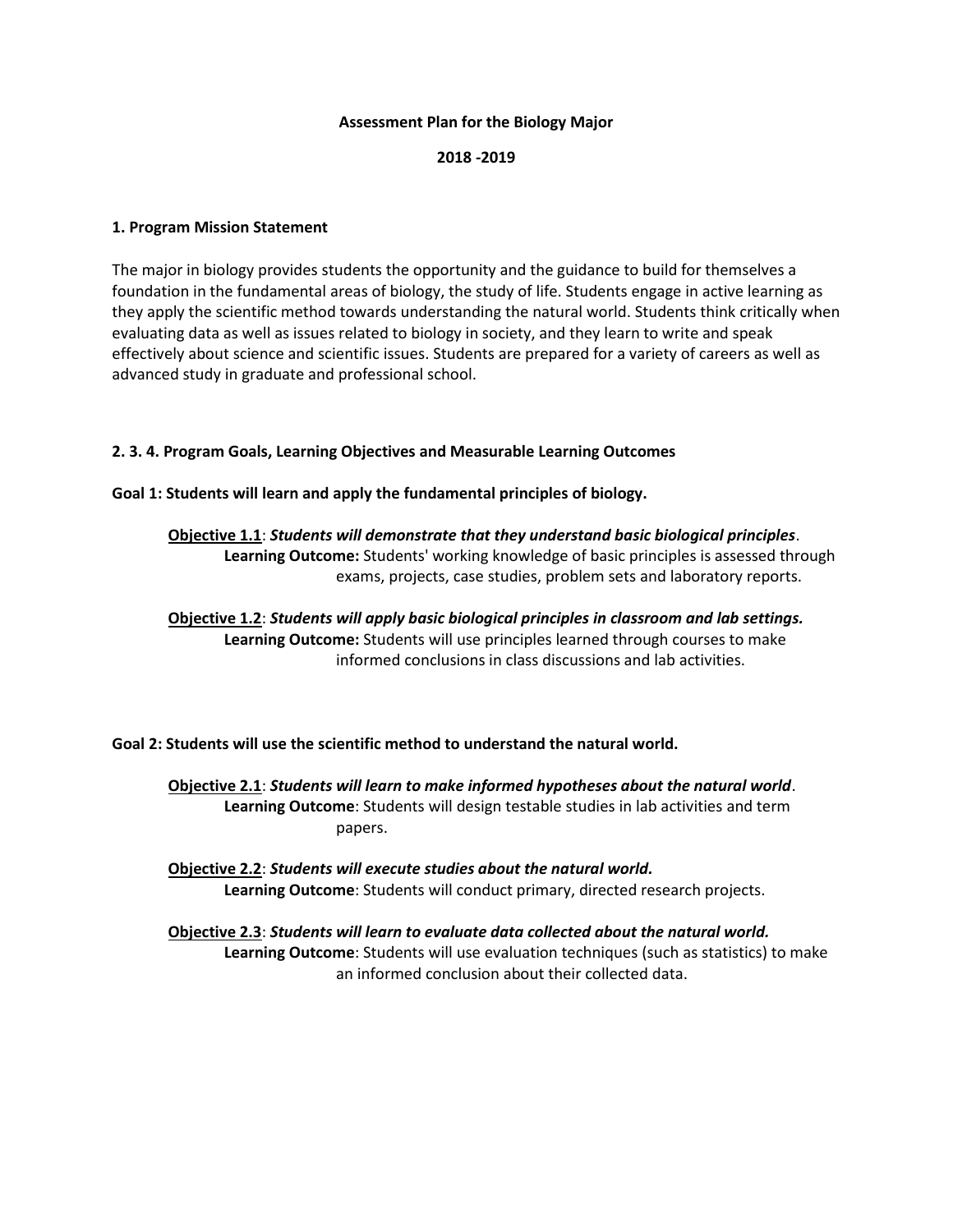**Goal 3: Students will communicate scientific work in a clear, coherent manner in both written and oral form.**

#### **Objective 3.1**: *Students demonstrate effective written communication*.

**Learning Outcomes**: Students use, evaluate, and appropriately cite the scientific literature to communicate the results of scientific investigations in papers and posters.

## **Objective 3.2**: *Students demonstrate effective oral communication*.

**Learning Outcomes**: Students orally present the results of their scientific studies to their peers and the public.

**Goal 4: Students will understand the importance of diversity in the practice of science through collaborative learning where different perspectives are valued and evaluated.**

**Objective 4.1:** *Students learn to recognize and to appreciate the diversity of the natural world and the interconnectedness of disciplinary approaches towards studying it.* **Learning Outcome:** Students work in groups, allowing them to appreciate the importance of different perspectives and ideas to solving scientific problems.

# **Objective 4.2:** *Students learn about the biodiversity of the natural world.* **Learning Outcome:** Students work to identify the species, populations and communities found in the ecosystems of Wells College.

**Goal 5: Students will think critically and quantitatively about global issues, including the ethics of science, the use and appropriateness of new technologies, and their role as global citizens.**

**Objective 5.1:** *Students will demonstrate the ability to analyze ethical considerations in their work.*

**Learning Outcome:** Students consider the ethics of science in society through case studies and real world scenarios that explore different ethical viewpoints.

**Objective 5.2:** *Students will learn new technologies and how they can be applied.* **Learning Outcome:** Students work with new technologies in lab, analyze their use in term papers, and discuss their usefulness in senior seminar.

# **Objective 5.3:** *Students will learn explore their role as scientists in society.* **Learning Outcome:** Students are professional in their career explorations during internships where they are mindful that they are representing Wells College in society.